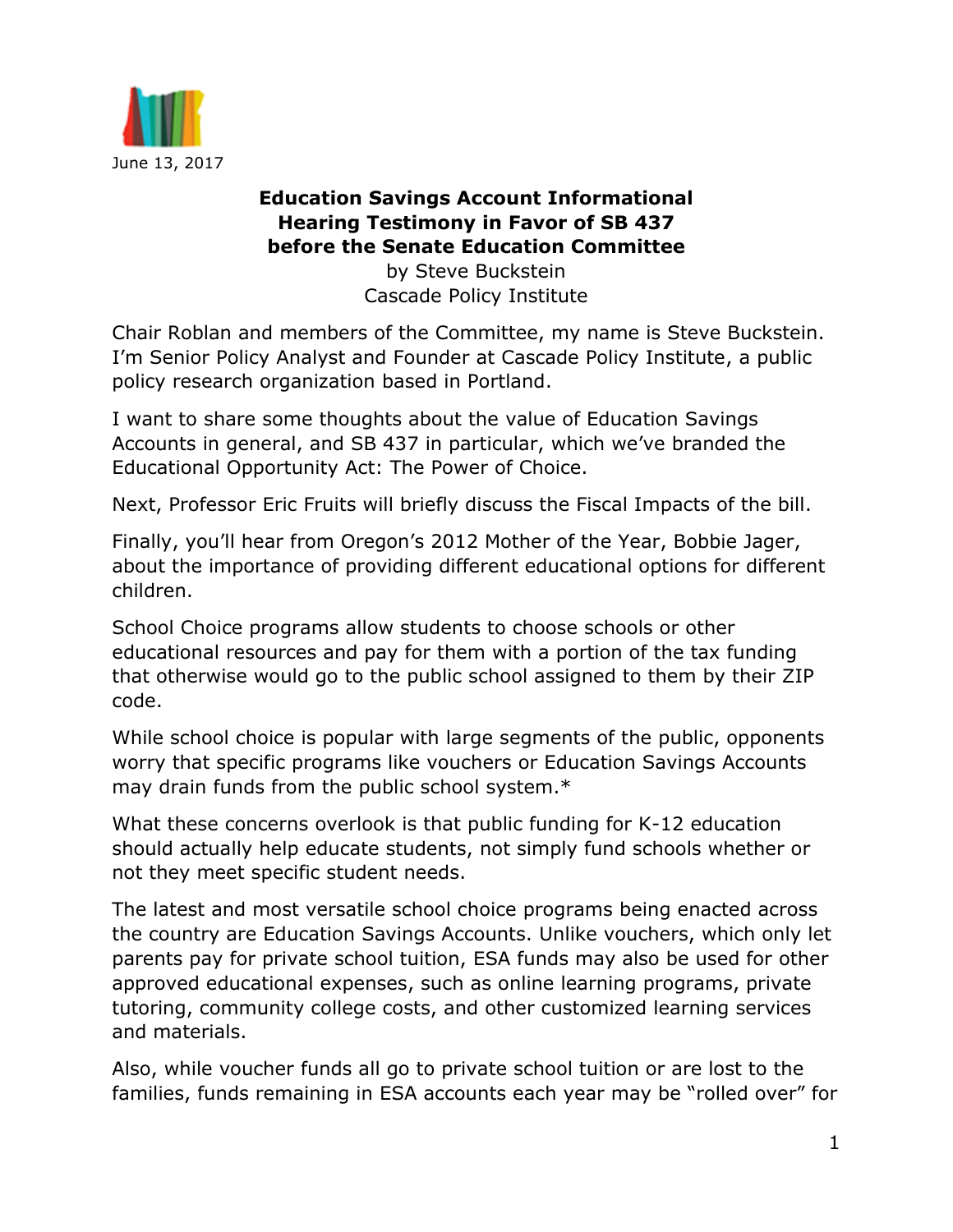use in subsequent years, even into college. This creates incentives for families to "shop" for the best educational experiences at the lowest cost, as well as incentives for schools and educational programs to price their services as low as possible, not as high as possible as might be done under a voucher program.

Five states already have limited ESA programs. Nevada passed a nearuniversal ESA program in 2015, but its legislature has yet to fund it. In November 2015 your Committee heard from the author of that bill, 16-year public school teacher and state senator Scott Hammond. He told you that he viewed vouchers as the rotary telephones of the school choice world, and that ESAs are the smartphones of that world.

Vouchers just let parents choose a different school, but ESAs offer the equivalent of apps on your smartphone. You can use ESA funds for tuition at a private school, to pay for online courses, pay for tutors, pay for a Sylvan Learning type program, and/or pay for other approved educational options. A student is free to spend part-time at their local public school, and the rest of the time making other educational choices with the proportional share of their ESA funding.

In 2008, Cascade Policy Institute sponsored a School Choice Video Contest in which we asked parents and students to tell us what school choice meant to them. I want to show you one of my favorite entries. It's from a 15-yearold homeschooled student in Southern Oregon.

## [\[Shoes video\]](https://www.youtube.com/watch?v=ihjnKXpS_WA)

If the Shoe Fits, Wear It! This legislature is about to allocate at least \$8.2 billion taxpayer dollars to an education budget that may, in effect, fund shoes that aren't a good fit for many of our children. ESAs would help some of those families find better-fitting shoes for their kids.

In addition to funding concerns, some critics of ESAs argue that they violate the principle of church/state separation. In Oregon, they might think that SB 437 violates Article 1, section 5 in our state constitution, which basically prevents the state from spending money for the benefit of any religious institution.

But it won't! The public interest law firm Institute for Justice has studied the bill and concluded that it doesn't violate either the Oregon or the U.S. Constitution. You have their complete legal analysis on OLIS.

Briefly, at the federal level, the 2002 *Zelman* Case before the Supreme Court found that as long as it's the parents, not the state, deciding where a school choice program's funds go, it doesn't matter if the parents choose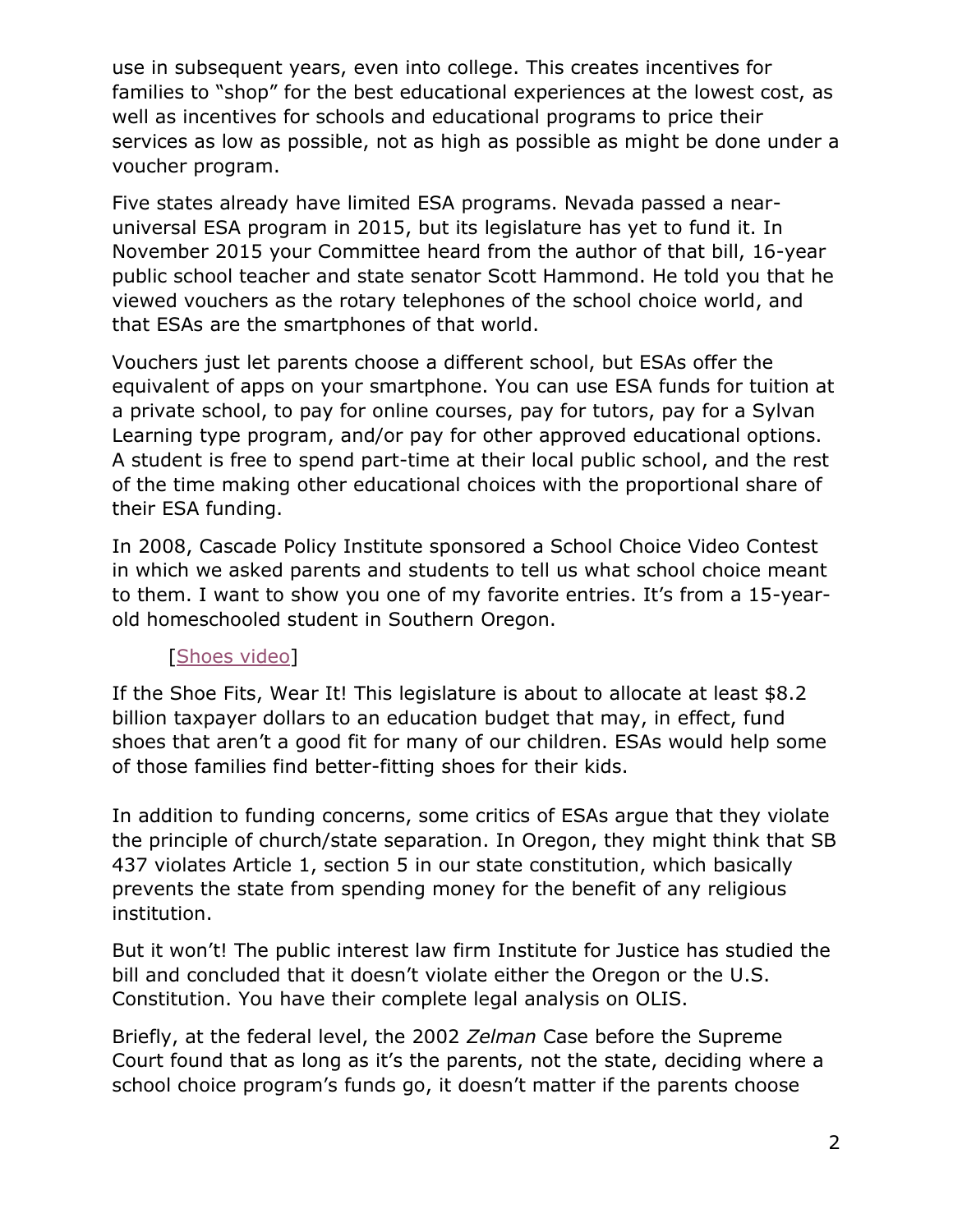religious schools because it's the parents, not the state, making those choices.

At least two state supreme courts, in Arizona and Nevada, have found the same thing with regard to ESAs and those state constitutional provisions, which are similar to Oregon's so-called Blaine Amendment.

Now, let me give you a feel for how much more flexibility ESAs offer over the old voucher plans, and why they've sprung up so recently.

It wasn't too long ago that if our parents or grandparents wanted to make a phone call they would pick up the receiver and ask a phone company operator to place their calls. Later, how glorious it was that we could use our rotary phones to spin out our own calls, even long-distance ones if we could afford the high per-minute costs. Then came digital phones, and finally cell phones became affordable to the masses. But even the early cell phones had limited uses.

You may not remember, but none of us had any cell phone apps before 2008, because there weren't any. None. Imagine: All you could do on your cell phones before 2008 was make phone calls, maybe text, and maybe connect to the World Wide Web on a slow internet connection.

Just nine years later, over 2 billion people worldwide use apps on their smartphones. You may have dozens of apps on your phone today, and even if you only use a handful of them regularly, that's a world away from what it was like before 2008. Lots of things are a world away from what they were like before 2008 — except for public education.

Consider the children in our schools today. Many of them have never known a world without smartphones and their apps. Rotary telephones, even landlines, are likely just historical oddities to them. Much of their world is new, except the way we adults try to educate them by sitting them down in rows, in a classroom with kids who are the same age, all in front of one teacher lecturing about some subject they may or may not find interesting and relevant to their lives.

Yet, many teachers see kids' smartphones as a problem, right? They're watching their screens instead of sitting politely in rows listening to the math lesson at 10, or the history lesson at 2.

We say that we want our kids to learn how to take advantage of technology, take STEM courses, and be prepared for the new careers awaiting them. So why do we see their use of that technology every day as a problem! They're not paying attention to the teacher! They're bored with school. The Shoes we make them wear aren't good fits for many of them.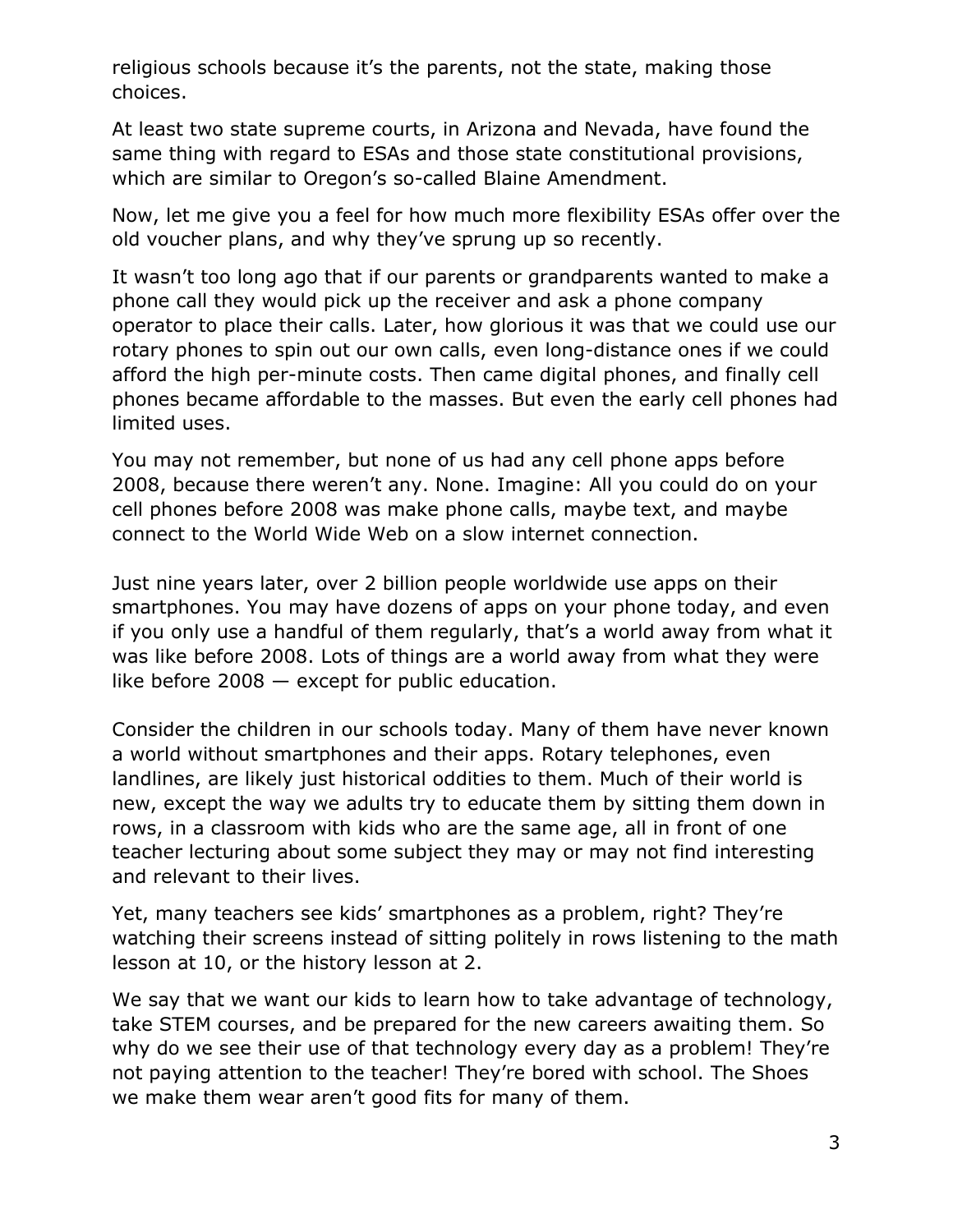We know that they'll likely find value in many of these subjects later in life, but if they can't learn those lessons in ways that are relevant to them now, they may never learn them at all; or they may learn them too late to avoid painful life experiences between now and then.

In 2007, the House Subcommittee on Education Innovation, chaired by Representative Betty Komp, heard compelling testimony about some of those kids during a hearing on an earlier school choice bill, HB 2010. It was given by Black Portlander Jomo Greenidge, who describes himself as an educator and technologist.

Jomo can't be here to talk with you today, but he hopes you'll watch his earlier testimony and think about how Education Savings Accounts could help kids like these today.

## [\[Jomo Greenidge video testimony\]](https://www.youtube.com/watch?v=dFe9OLc6dZQ)

Since Jomo gave that testimony in 2007, smartphone apps emerged, followed by Education Savings Accounts, which act much like smartphones of the school choice world. Many students in our schools today, and all the kids entering our schools tomorrow, will grow up in a world with modern communication and app technology.

It's time we recognize that much of the money we tax and spend on their educations might not be meeting their educational needs. It's time that we consider the Education Savings Account approach to let their families have some control over how that money is spent so it better meets their needs.

Other states have debated, and some are adopting, ESA programs this year. The pressure to pass more such bills will only grow.

We know that SB 437 won't pass this year. While we're thankful for this Informational Hearing, many Oregon families want more. Many Oregon families can't wait for years to get their kids into better fitting Educational Shoes.

We can debate the details, but please take this issue seriously and help these families by passing an ESA bill soon, hopefully in the 2018 session.

Thank you.

\* A [2009 scientific survey](http://cascadepolicy.org/blog/2009/01/05/oregon-education-opinion-survey-results/) showed us that 87 percent of Oregon families with school-aged children want the ability to choose other than their local public school. And the results were similar for Republicans, Democrats, and Independents. So why do some 90 percent of them still send their kids to their local public school? You know why. It's because they can't afford to pay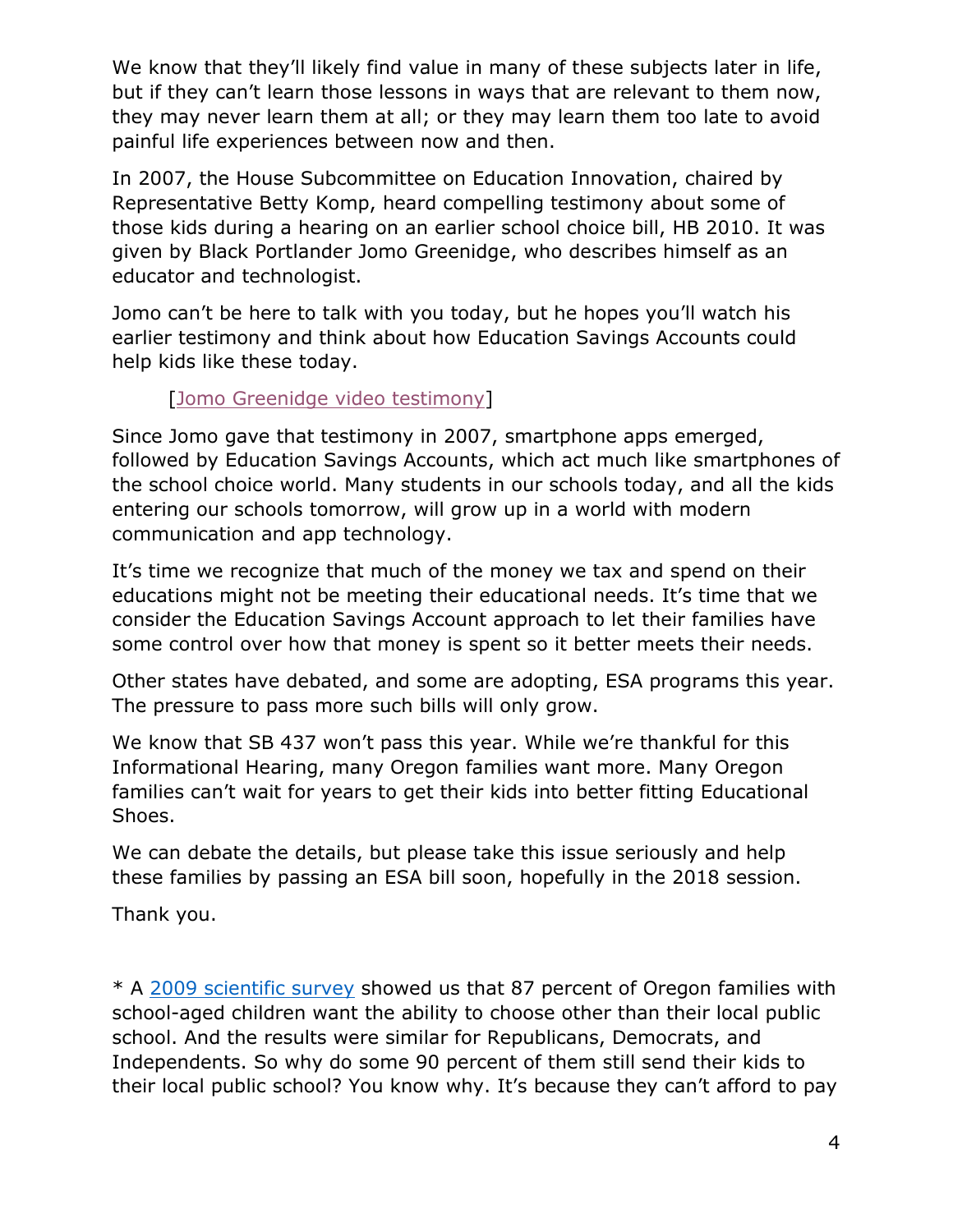federal, state, and local taxes to fund that local school and pay for private school tuition at the same time. ESAs will give them the financial ability to make some other choices if they want to.

And, if 20 percent of Portland public school teachers send their kids to private schools, why would we think that 20 percent of their neighbors might not want to do the same, if they could afford it?

Based on data from the 2000 US Census, [a report](http://www.edexcellencemedia.net/publications/2004/200409_wheredopublic/Fwd-1.1.pdf) was published looking at where public school teachers sent their own kids to school in the nation's 50 largest cities. It found that [public school teachers send their own kids](http://cascadepolicy.org/blog/2004/10/05/who-know-public-schools-best/) to private schools at much higher rates than their neighbors.

In Portland, 12.7 percent of parents sent their kids to private schools, but 20 percent of public school teachers who lived in Portland sent their kids to private schools. Doing some basic grade school math shows that teachers in the largest cities were 23 percent more likely to send their children to private schools, but in Portland they were 57 percent more likely to do so.

So, will SB 437 bill drain funds from public schools, or will it leave them harmless while allowing many students to make different choices? The answers depend on several assumptions which have now been evaluated by Eric Fruits, Ph.D. in a new [review and evaluation](http://cascadepolicy.org/wp-content/uploads/2017/04/ESA_Fiscal_Analysis_Report_April_2017.pdf) of a universal ESA program for Oregon. The amount of the ESA deposits is the biggest driver of fiscal impacts.

As introduced, SB 437 would provide participating students with disabilities and in low-income households \$8,781 per year (current state funding) in their ESAs. All other participating students would receive \$7,903 (90% of current state funding). As Introduced, based on the assumptions below, the Fiscal Impact on the state and local school districts could be in the range of \$200 million annually based on the following assumptions:

■ 90 percent of 61,000 students currently enrolled in non-public education would participate in the program.

■ Seven percent of 563,000 students currently enrolled in public schools would participate.

Based on these assumptions, the program has a fiscal "break even" for state and local school districts combined at an ESA annual amount of \$6,000 for each participating student with disabilities and/or in a low-income household and \$4,500 for all other students.

These are the dollar amounts proposed in the -1 Amendment to the bill. If fiscal impact were the only measure by which to evaluate this ESA program, the analysis shows that the program is "optimized" at an amount of \$3,000